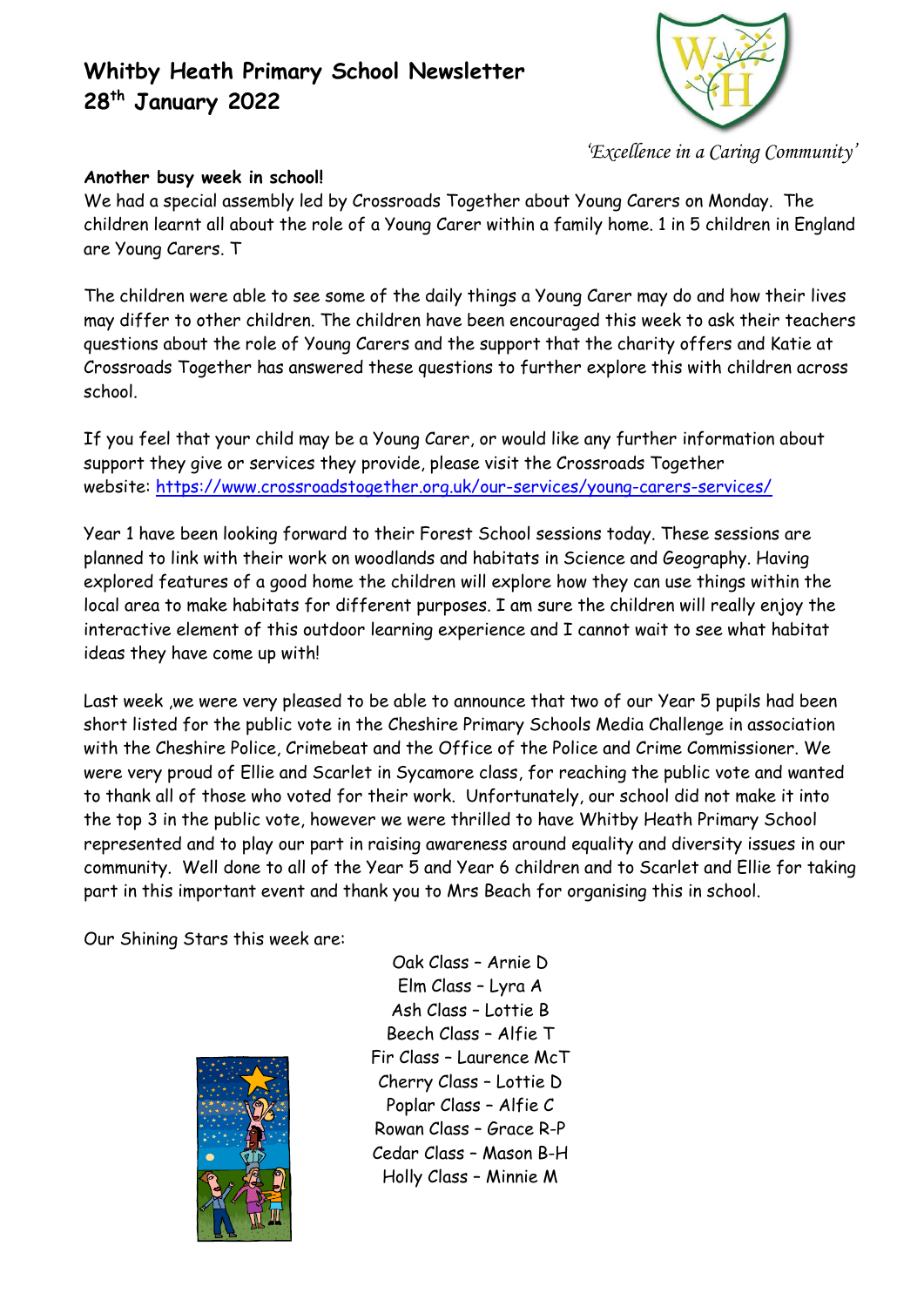

*'Excellence in a Caring Community'*

Sycamore Class – Kyle O Willow Class – Theo M-J Birch Class – Finlay M Maple Class – India S Congratulations to you all!

## **Friends of Whitby Heath (FOWH)**

You will have received letters this week regarding our plans for the forthcoming national Children's Mental Health week and FOWH's fundraiser challenge.

We are looking forward to hearing all about the children's 2022 challenge to raise £20.22 over the coming weeks.

Thank you for your support with this.

# **S4YC February Half Term Holiday Club**

A reminder that S4YC will be running a Holiday Club at our school during the February half term break. A flier with further information about this club can be found at:

[http://www.whitbyheath.cheshire.sch.uk/serve\\_file/4512275](http://www.whitbyheath.cheshire.sch.uk/serve_file/4512275)

If you would like any more information about holiday club or the other services S4YC offer, please contact S4YC via [info@s4yc.co.uk](mailto:info@s4yc.co.uk)

#### **Finally**

On the advice of the Local Authority Health Protection Team and due to further new cases of COVID19 across school, we have continued to have Outbreak Management measures in place in school this week.

We will continue to have these measures in place next week and will further update parents and carers following our next planned review of these measures with the Local Authority Outbreak Management Hub later next week.

Unfortunately, before and after school clubs will continue to be cancelled next week and until further notice. Once we are advised that we are able to lift the current Outbreak Management measures across school, we will, of course update families regarding when these clubs will resume.

Please note, S4YC breakfast and after school club provision continues to operate as usual with children grouped in bubbles whilst the current measures are in place for our school.

Thank you for your ongoing support with this matter.

*R Jewitt*

# 'Moving Forward Together With Hope' **WORKING TOGETHER TO KEEP EVERYONE IN OUR SCHOOL FAMILY SAFE**

It will continue to be vital that we work together over the coming months with regards to COVID19 as we move through Winter.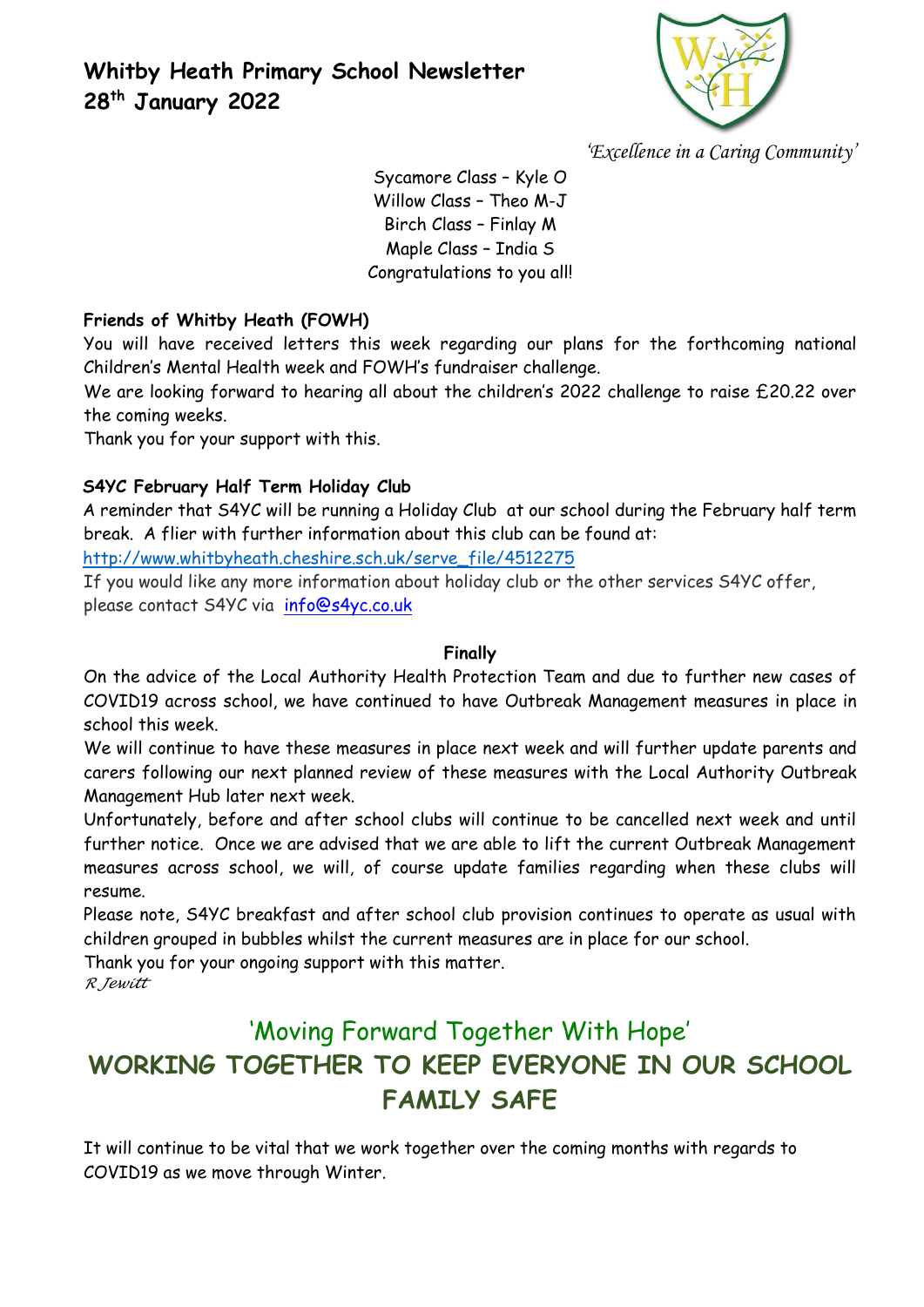# **Whitby Heath Primary School Newsletter 28 th January 2022**



*'Excellence in a Caring Community'*

#### **How you can help**

**We encourage all families to complete daily LFD testing for all children during this current outbreak, as we know that some children/adults will remain symptom free despite having COVID-19 and daily testing will help to lessen transmission across school through early identification of non symptomatic cases.**

#### **What to do if your child develops symptoms of COVID-19**

The main symptoms of COVID-19 are the recent onset of:

- ✓ new continuous cough and/or
- ✓ high temperature and/or
- $\sqrt{a}$  a loss of, or change in, normal sense of taste or smell (anosmia)

If your child develops any of these symptoms, then arrangements should be made for them to take a PCR test as soon as possible. Your child should remain at home while awaiting the PCR test result. Please note that we are also sending pupils home if we believe they have a symptom requiring a PCR test.

#### **Please keep us informed of the result of the test by emailing [help@whitbyheath.cheshire.sch.uk](mailto:help@whitbyheath.cheshire.sch.uk)**

#### **What to do if your child is generally unwell**

If your child is unwell with general symptoms such as a sore throat, runny nose, and/or headache/muscles aches, they should not attend school to avoid spreading infection within the school setting. We will send children home if we believe they present a risk of infection to other students.

#### **What to do if your child is a close contact of someone who has COVID-19**

We would ask all parents/carers of children in school to undertake daily LFD tests for their child/children if they are a close contact of someone who has COVID-19. Please note that your child can attend school while waiting for the results of a PCR test providing that they do not have any symptoms.

#### **Changes to self-isolation period**

For people living in England, guidance on self-isolation has recently changed allowing, in some circumstances, the period of self-isolation to be reduced to 5 days. Individuals can take Lateral Flow tests on day 5 and day 6 of their self-isolation period, taken 24 hours apart, and if both are negative that person may end their self-isolation on day 6, and will be able to return to school. For example, if they test negative on the morning of day 5 and the morning of day 6, they can return to school on day 6. The first test must be taken **no earlier than day 5** of the self-isolation period, and the second must be taken the following day.

If the result of either of their tests is positive, they should continue to self-isolate until they get negative results from two LFD tests on consecutive days or until they have completed 10 full days of self-isolation, whichever is earliest.